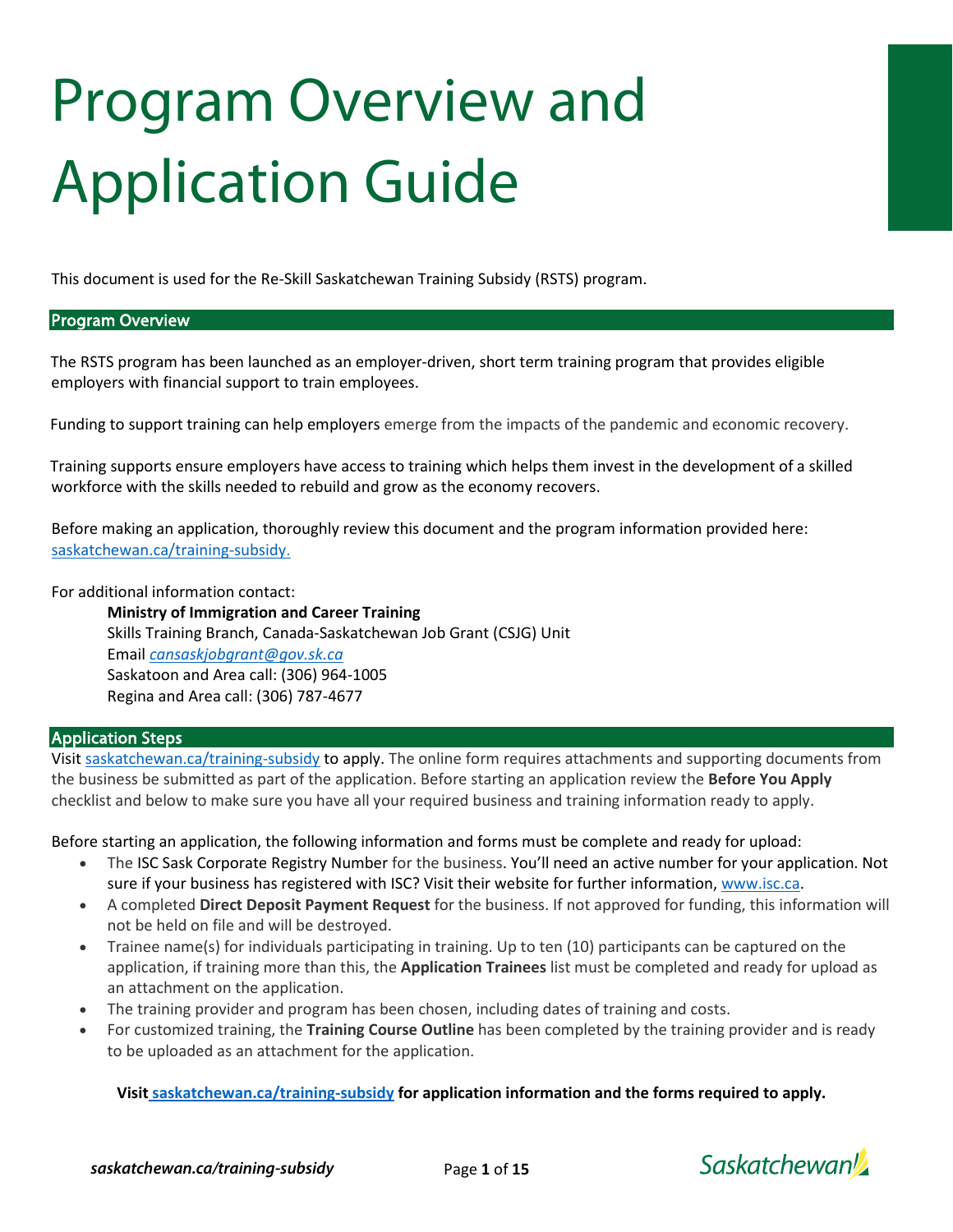Complete the application form online a[t saskatchewan.ca/training-subsidy:](https://saskatchewan.ca/training-subsidy)

- Complete all required application fields;
- Upload your attachments;
- Declare you understand the content of the Application;
- Attest to the information being provided is true and accurate; and
- Consent to the ministry collecting information to verify details contained in the application; and
- Click on Submit.

**You will be contacted within two (2) business days to confirm receipt of the application and start the eligibility assessment. If you are not contacted or do not hear from the ministry within the time frame, please contact us immediately a[t cansaskjobgrant@gov.sk.ca.](mailto:cansaskjobgrant@gov.sk.ca)**

Only fully completed applications will be accepted for assessment. Applications will be accepted, assessed and approved based on available funding. Completed applications with all required information will be given priority.

Applications submitted less than ten (10) business days prior to the start date of training may not be approved. If you have questions about the status of your application, please contact us.

**A completed application or meeting eligibility criteria is not a guarantee of funding.** Training requests must be approved and a contract negotiated between the employer and the Government of Saskatchewan prior to the start date of training to be eligible for program funding.

Applications may be audited for program compliance after a payment is provided. Any payments that are deemed to be ineligible will be considered a debt owing to the Government of Saskatchewan and subject to collection activities outlined in *The Financial Administration Act.*

Approval of an application does not constitute an endorsement of any training provider, training course or program. Previous approval of training activities does not guarantee approval in the future.

All applications are assessed based on the information provided at the time of application. All decisions regarding the eligibility of employers, trainees, training providers, training programs and reimbursable costs will be made by the ministry at its sole discretion.

The ministry reserves the right to contact employers, trainees, training providers or any other person to substantiate reimbursement claims, training activities, records and other related matters.

Applications and contract activities are assessed using the following eligibility criteria.

#### Eligibility Information

#### **Employers**

Saskatchewan private and not-for-profit sector employers are eligible to apply for funding. Employers must intend to continue to employ trainees upon completion of the training.

Eligible employers must be:

- A business registered in Saskatchewan pursuant to *The Business Corporations Act*;
- Incorporated by, or registered under, an act of the legislature of a province, or the Parliament of Canada; or,
- A business that conducts operations in Saskatchewan; and,
- A business that is in good standing with the province:
	- o Employers must be in compliance with *The Saskatchewan Employment Act* or regulations thereunder.
	- $\circ$  Employers must have met or must currently meet all obligations to the ministry.

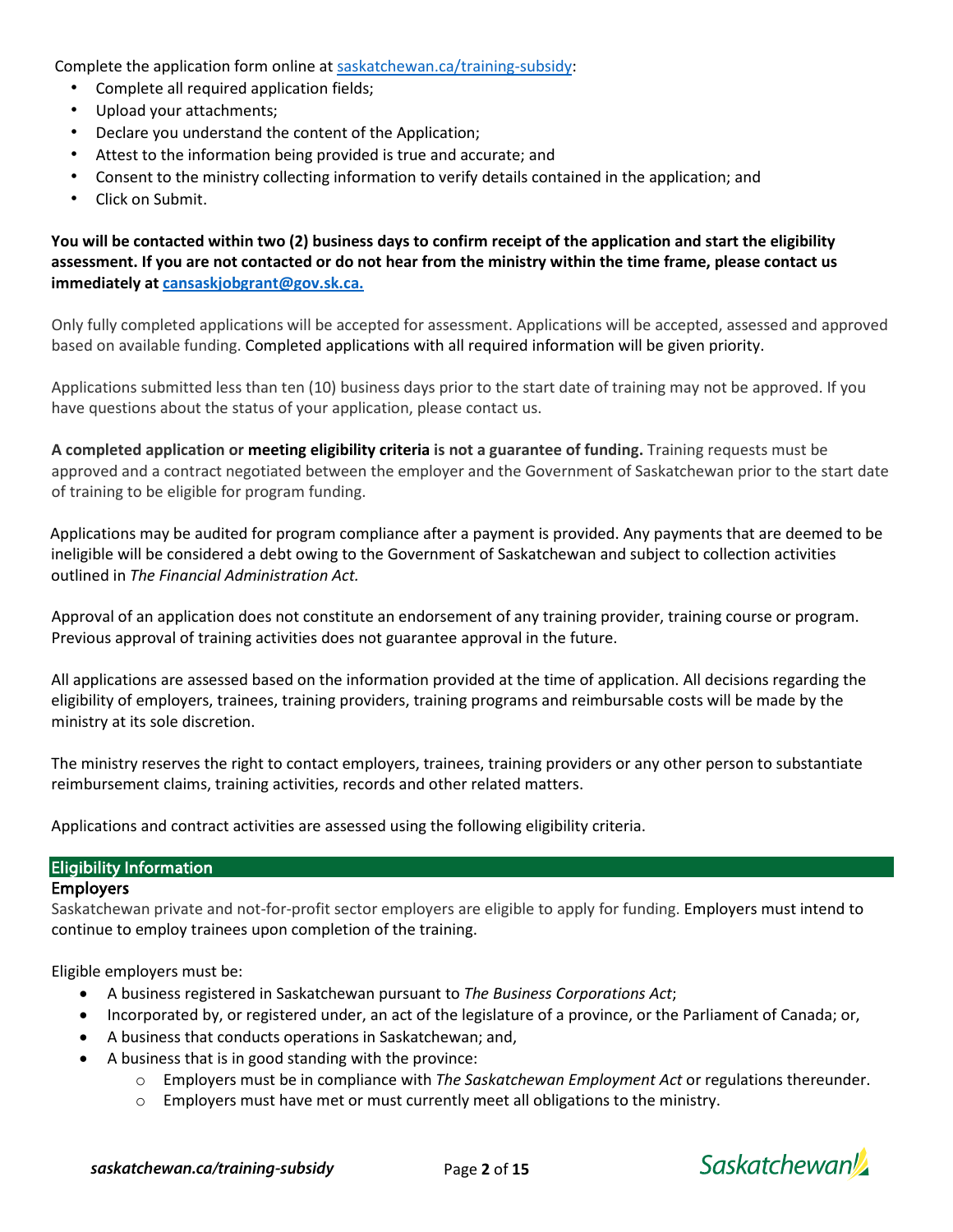Individual employers may include:

- Private, for-profit businesses;
- Commercial cooperatives;
- Entities registered pursuant to *The Non-profit Corporations Act, 1995*;
- Banks registered pursuant to the *Bank Act of Canada, 1991*;
- Credit unions registered pursuant to *The Credit Union Act, 1998*;
- Private training institutions;
- Farmers as defined in *The Fuel Tax Regulations, 2000*;
- Labour organizations as defined in *The Saskatchewan Employment Act, 2013*; or
- Self-governing professional organizations, societies or a member of, that is regulated pursuant to an Act.

All Saskatchewan businesses that are required to register their business names with Information Services Corporation (ISC) must do so to be eligible for funding. If the business did not originate in Saskatchewan but has a Saskatchewanbased place of business, it may not have registered with ISC. In that case, the employer is required to produce other proof of eligibility that it has met the criteria.

Ineligible employers include:

- Crown corporations;
- Indigenous governments;
- Regional and urban park authorities;
- Boards of education, school divisions;
- Health regions or authorities;
- Post-secondary training institutions;
- Public libraries;
- Urban, rural and northern municipalities;
- Departments/ministries or agencies of the Governments of Canada or Saskatchewan;
- Employers not in current good standing with a program, project or service offered by the ministry, including circumstances where the employer has been issued a notice of overpayment; and,
- Employers deemed to be in contravention of any provision of *The Saskatchewan Employment Act* or regulations thereunder.

A breach of the Public Health Order is a contravention of *The Public Health Act*. If an applicant breaches a Public Health Order, the Minster may withhold payment if the applicant is convicted of the contravention.

#### **Trainees**

Eligible trainees must be:

- a Canadian citizen or permanent resident with a valid Social Insurance Number; and,
- an existing employee of the applying employer, that is to say, they must be on payroll as an existing employee(s) of the company as per Canada Revenue Agency (CRA) employee definition.

Temporary Foreign Workers and volunteers are not eligible for funding.

Trainee eligibility is confirmed upon final reporting on approved training activities through the submission of the two most recent statement of earnings/pay stubs for the employee. The submitted statements must include the following information, as mandated by [Employment Standards:](http://www.saskatchewan.ca/business/employment-standards/payment-of-wages-and-payroll-administration/payroll-administration/what-must-appear-on-a-pay-stub)

- the name of the employee;
- the start and end dates of the period for which the payment is made;
- regular, overtime, and public holiday hours worked;
- the rate of pay;

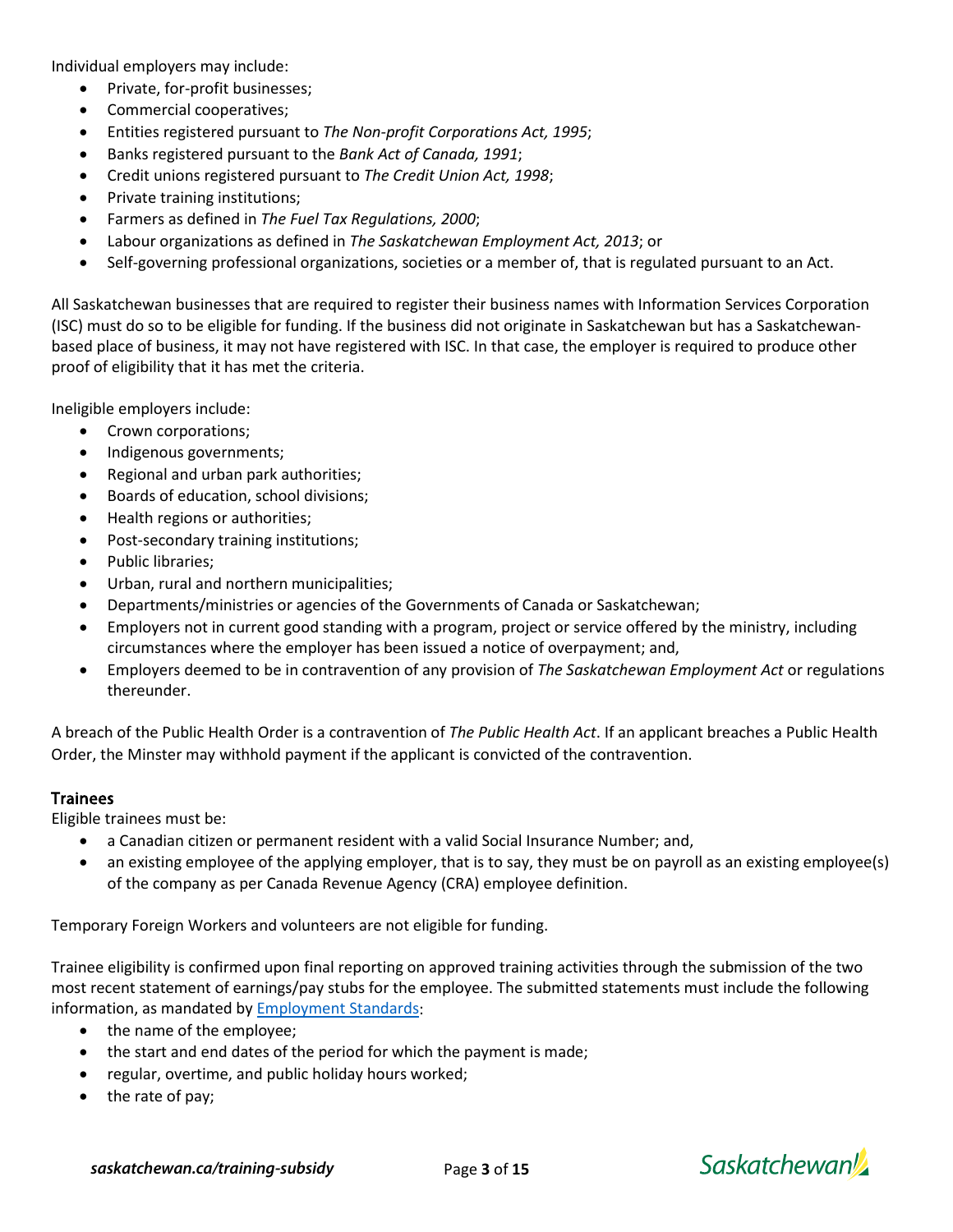- the amount paid for each of wages, overtime and public holiday pay and work on a public holiday, vacation pay, and pay instead of notice;
- the employment category of employment for which payment of wages is being made;
- the amount of total wages or earnings;
- an itemized list of any deductions made from wages;
- total earnings; and
- the actual amount of the payment being made; and,
- Ideally, the statement of earnings should also have the name and address of the employer.

Saskatchewan-based small businesses owners (with 1-50 employees) may also participate in funded training with their employees.

To be eligible for reimbursement approved employers are required to obtain consent from participating trainees who must also provide personal, demographic and employment information for program reporting, including providing a Social Insurance Number. Incomplete, missing or invalid reporting information may result in payment being withheld or the agreement being terminated.

Applicants must immediately advise the ministry of any changes to trainees participating in approved training. Failure to notify the ministry may impact funding.

Ineligible trainees include:

- Professionals seeking training to maintain their professional designation;
- Temporary Foreign Workers or anyone temporarily working in Canada; and,
- Any person who will not be employed by the employer once the training is complete.

#### Training Costs

Eligible training costs must be required by the training provider to participate in the training and obtain the credential, including:

- Tuition fees or fees charged by the training provider;
- Mandatory student fees;
- Textbooks or software;
- Other required training materials necessary to complete the training;
- Learning material fees; and
- Examination fees.

Costs that are not eligible for funding include:

- transportation, travel, accommodations or meals;
- curriculum development costs or fees;
- trainee wages;
- exams offered separately by a training provider or granting institution, but not required to complete the program;
- training that is self-study, where materials are purchased but no training program occurs;
- GST costs for Non-profit Corporations; and,
- any costs incurred but not agreed to within an approved training agreement.

The ministry must be satisfied that the costs of training are reasonable. Trainees must not bear any of the employer training costs incurred upon completion of the training. Employers must pay for all training costs up front. Reimbursement for actual eligible costs is issued upon completion of training and final reporting.



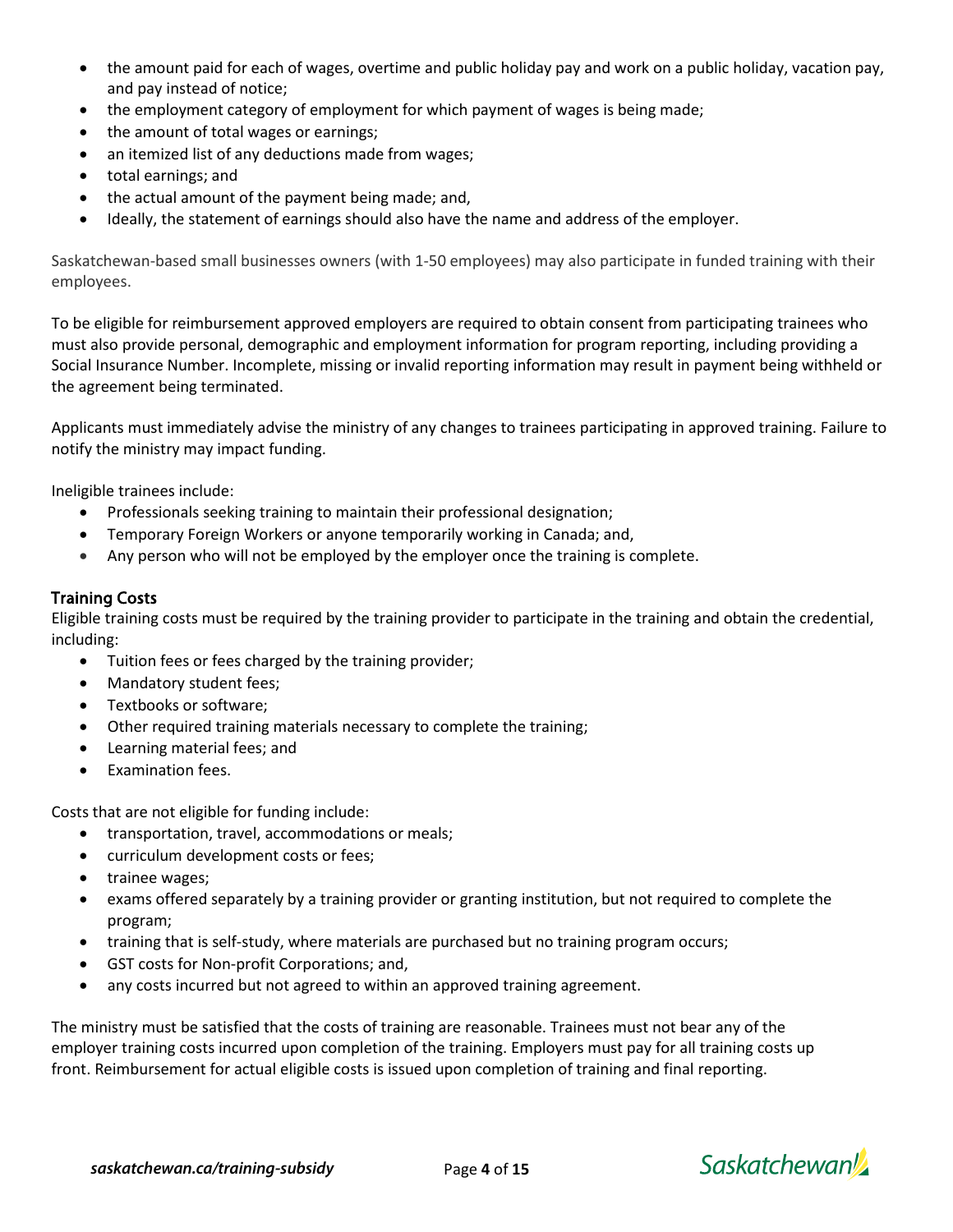# **Training**

Employers choose the training and mode of delivery that will meet their needs within the following requirements.

Eligible training must:

- be delivered by a Saskatchewan based, third-party that has been in business for one year and is not affiliated with the employer;
- be a minimum of eight (8) hours in length per trainee by the same training provider and completed within four (4) months;
- start within four (4) months of the application submission date (i.e. the date the application is received by the ministry);
- result in a credential (such as a record of completion, certificate, diploma, degree, or industry-recognized credential); and,
- demonstrate that the requested training supports the business in responding to the impacts of the pandemic and supports business recovery.

Training must be relevant to the operational needs of the applicant.

Training that has been customized to meet unique training needs, is required to provide additional information to determine eligibility. A completed Training Course Outline, prepared by the training provider must accompany the submitted application. If relevant to the application, supporting document(s) may also accompany the Training Course Outline.

Training that does not have publicly posted information or has limited information may also be requested to provide a completed Training Course Outline to assess eligibility.

Ineligible training includes:

- Training that does not assist in the adjustment of the applicant to the impacts of the pandemic and Saskatchewan's economic recovery efforts;
- Training started prior to application approval and an approved contract;
- Programs required to maintain an existing professional designation or license;
- Training that exceeds four (4) months in length per trainee, per training provider;
- Training that is less than eight (8) hours in length per trainee, per training provider;
- Applying for multiple stand-alone training programs on a single application (bundled training) that has not been packaged into a single program credential such as a certificate of completion;
- Apprenticeship training pursuant to the *Apprenticeship and Trade Certification Act, 1999;* or,
- Mandatory Entry Level Training (MELT) for commercial Class 1A truck drivers, including all or partial (classroom, in-truck, or other) components of this training program. MELT supports may be eligible under the [Canada-](http://www.saskatchewan.ca/job-grant)[Saskatchewan Job Grant \(CSJG\)](http://www.saskatchewan.ca/job-grant) program.

Exams offered separately by a training provider or granting institution, but not required to complete the training program, are ineligible. Exams mandated by a differing governing body (e.g. a professional organization), but not required to complete the program, are also ineligible.

Self-study for an exam, audio books and instructional DVDs are not considered eligible training.

The ministry reserves the right to determine ineligible training.

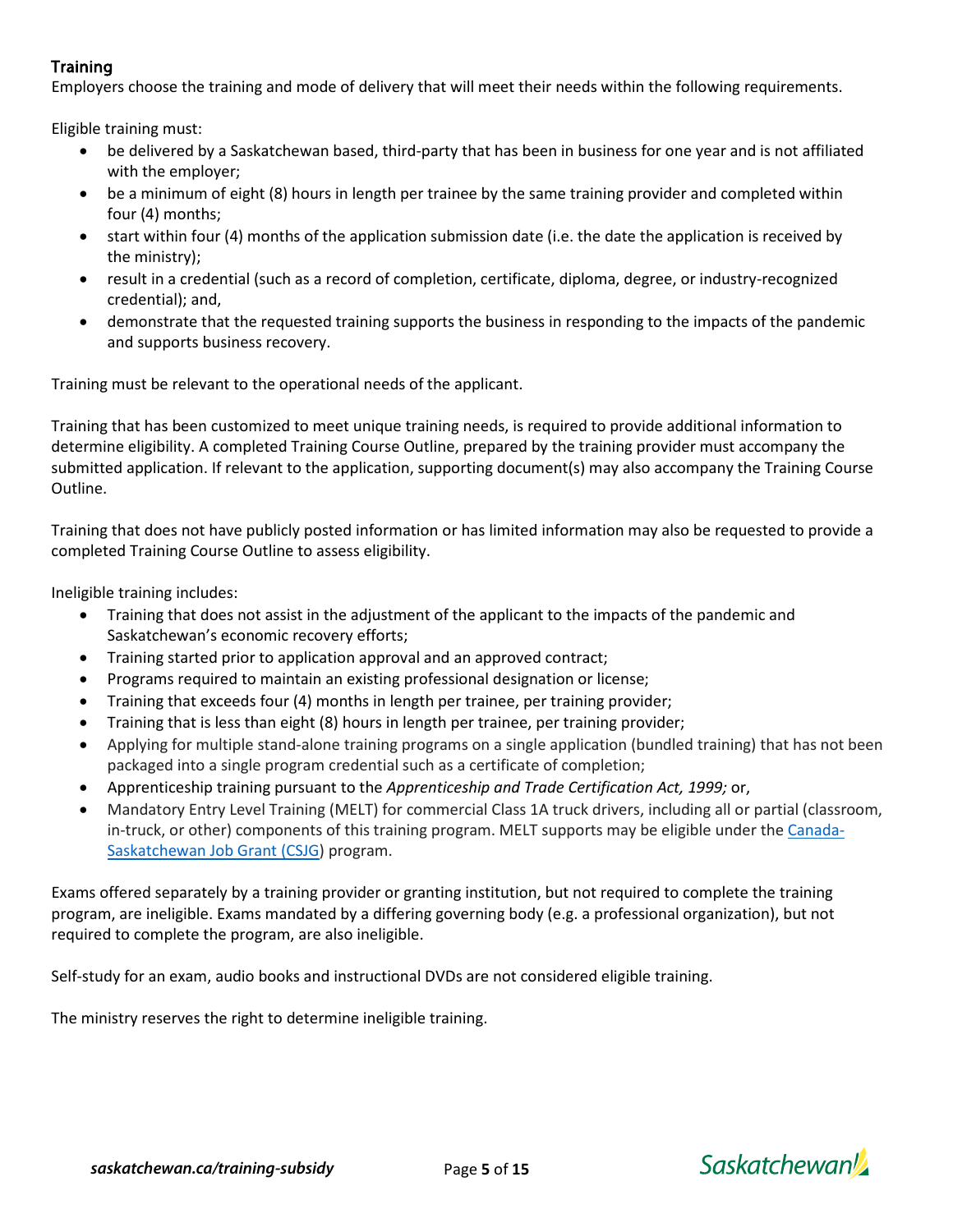## Training Providers

Third-party training providers must:

- be separate and distinct from the employer;
- provide training as the main business activity;
- be based in Saskatchewan, that is they have a head office or carry-on business from a Saskatchewan office location; and,
- have an active registration with the ISC Saskatchewan Corporate Registry and have been in operation for a minimum of one year as of the Application submission date.

Any training provider operating in the province or in a border community, not required to register with ISC, will be assessed on a case-by-case basis.

Eligible types of training providers include:

- Post-secondary education institutions;
- Private vocational schools; or,
- Private industry trainers.

Franchisers and training providers exclusive to one employer are not eligible.

#### Funding Limits

Employers are reimbursed at 100% of approved, actual training costs. The maximum reimbursement is \$5,000 to eligible employers for the program duration. The minimum amount of funding that can be applied for on each application is \$1,000 per training program.

#### Applications

Multiple trainees taking the same training from a single training provider, on the same training dates, may be submitted on the same application.

If courses, dates, training provider or training programs differ between trainees, separate application forms are required for each training provider and their corresponding training course, and/or each training date.

Applicants may make multiple applications for funding.

#### Payment and Reimbursement

If an application is approved for funding, the ministry will set up each approved training program application with its own contract which requires separate initial and final reporting, reimbursement, and auditing. Training started prior to an approved contract is not eligible for funding.

Approved employers will receive reimbursement after entering a training contract and completion of final reporting including verification of actual expenditures and trainee details.

All final reporting must be submitted within thirty (30) days of the training end date. Final reporting includes, but is not limited to:

- a final financial report;
- receipts and payment documentation showing the named applicant has paid for the contracted training program with the training provider stated in the contract;
- a Trainee Consent, Registration and Report for each trainee is complete (trainees that are not available to complete reporting as they have quit or terminated employment, or provide incomplete or missing information on mandatory sections are not eligible for reimbursement);
- payroll records or statement of earnings verifying an employment relationship have been provided, such as two
- pay stubs or statements of earnings, consistent wit[h Employment Standards](https://www.saskatchewan.ca/business/employment-standards/payment-of-wages-and-payroll-administration/payroll-administration/what-must-appear-on-a-pay-stub) requirements for the application and contracted period.

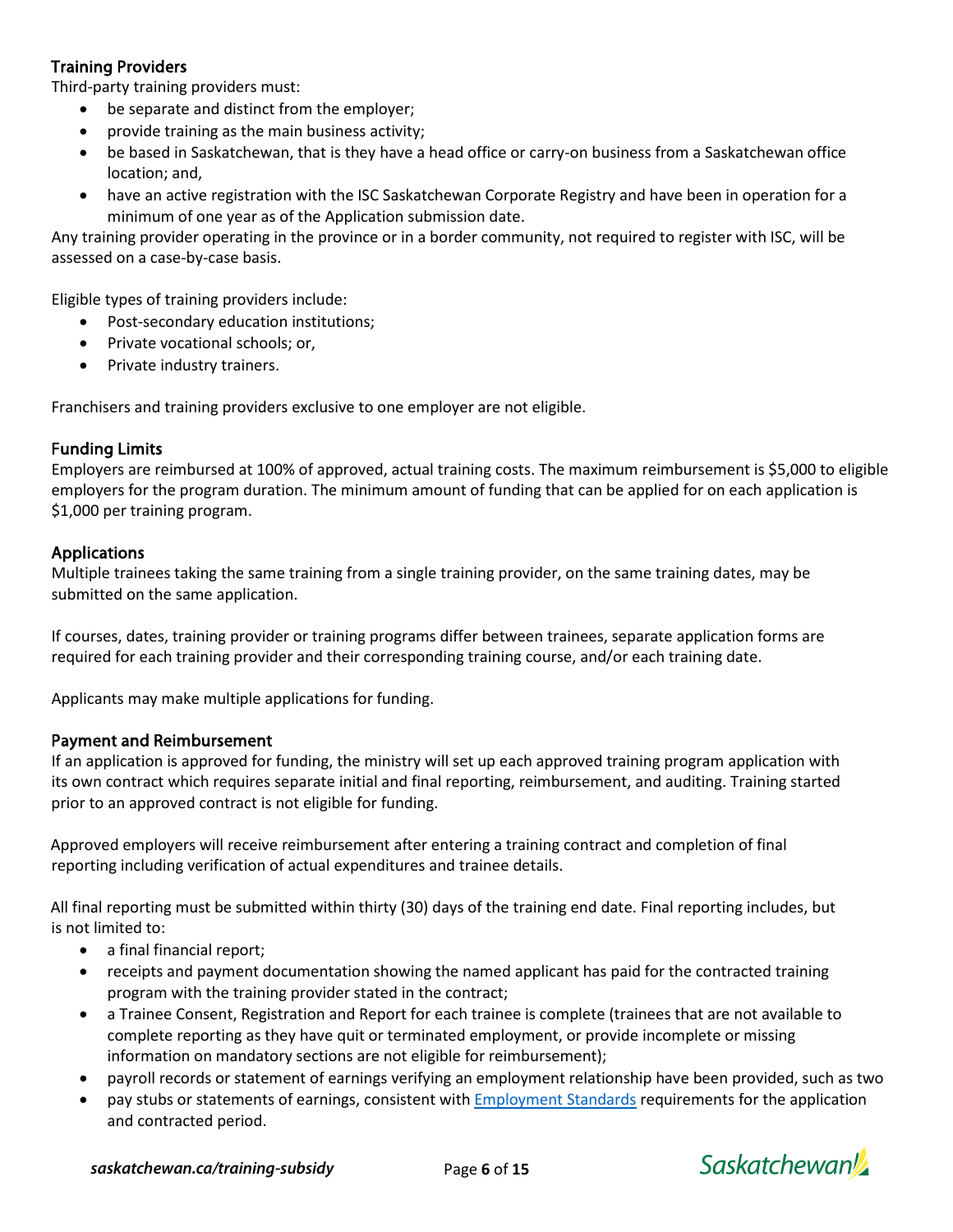Incomplete or delayed reporting may impact reimbursement. Trainees that are not available to complete reporting as they have quit, terminated employment, or provide incomplete or missing information on mandatory sections are not eligible for reimbursement. Failure to report within contract timelines may result in termination of funding.

Payment will be issued once all contractual obligations have been met.

### Public Reporting

The Government of Saskatchewan is committed to maintaining an accountable, open and transparent environment to the public. In accordance with this commitment, information on awarded contracts may be publicly disclosed.

#### Service Standards

Ensure your application is submitted well in advance of the training start date to allow adequate time for assessment and a decision to be provided.

- **Two (2) business days**: In this time, ministry staff will contact the applicant to confirm receipt of an application.
- **Ten (10) business days**: Once a complete application has been received, ministry staff will evaluate and communicate a decision. The ministry will also prepare a contract for an approved application during this timeframe.
- **Ten (10) business days** from the submission of all completed applicant training reporting: The approved agreement payment will be issued to the applicant, once the final reporting and supporting documentation have been received.

#### **Application Guide**

The application fields and explanations below describe the information gathered in the RSTS application. All fields and required attachments are required to assess eligibility for funding.

The ministry will email you within two (2) business days to confirm an application has been received and assess eligibility. Contact the ministry immediately if you are not contacted within this time frame.

**A completed application is not a guarantee of funding.** Training requests must be approved and a contract negotiated between the employer and the Government of Saskatchewan prior to the start date of training to be eligible for program funding.

#### Detailed Application Fields and Descriptions

The application must be completed by the Legal Authorized Representative of the applicant.

The following information and documents must be completed and ready to upload, prior to applying:

- The ISC Corporate Registry number for the business.
- A completed **Direct Deposit Payment Request** form for the business.
- A completed **Application Trainees** list if training more than ten (10) participants.
- The name of the training provider and program, including dates of training and costs.
- The **Training Course Outline** completed by the training provider for customized training.

#### **Visit [saskatchewan.ca/training-subsidy](http://www.saskatchewan.ca/training-subsidy) for application information and the forms required to apply.**



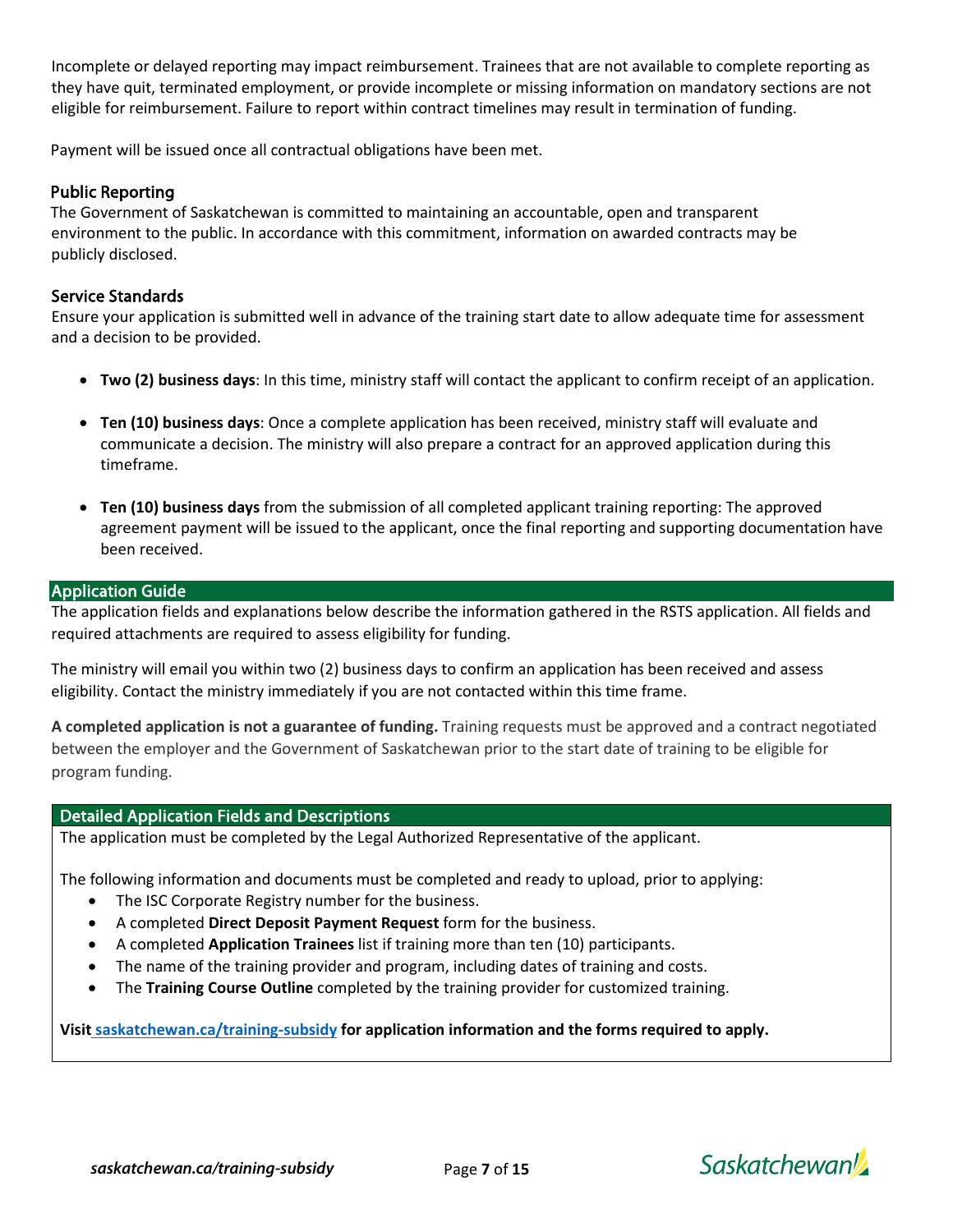| <b>Step 1. Applicant Contacts</b>                         | Explanation                                                                                         |
|-----------------------------------------------------------|-----------------------------------------------------------------------------------------------------|
|                                                           | This is the legal name of your business entity. This should                                         |
| <b>Full Legal or Incorporated Name</b>                    | be the organization that currently employs the training                                             |
|                                                           | participants.                                                                                       |
| <b>Operating Name</b>                                     | This may be the trade name or operational name for the                                              |
|                                                           | business, if applicable.<br>Not sure if your business has registered with ISC? Visit                |
| <b>ISC Saskatchewan Corporate Registry Number</b>         | their website for further information.                                                              |
| <b>Business Website URL</b>                               | The website for the applying business. If not applicable,<br>enter N/A.                             |
| <b>Mailing Address</b>                                    | The valid mailing address where correspondence for the<br>named legal organization may be received. |
| Legal Authorized Representative of the applicant and      |                                                                                                     |
| contact information                                       |                                                                                                     |
| <b>First Name</b><br>$\bullet$                            | This is the person who has legal authority to enter into an                                         |
| <b>Last Name</b>                                          | agreement on behalf of the organization, typically this                                             |
| <b>Job Title</b>                                          | could include officers or directors of the business.                                                |
| <b>Email Address</b><br><b>Phone Number and Extension</b> |                                                                                                     |
|                                                           | If the Legal Authorized Representative isn't the best                                               |
| Is the Legal Authorized Representative also the           | person to speak to about the day-to-day running of the                                              |
| applicant contact for questions concerning the            | training and trainees participating in the activity, select                                         |
| application, business, training progress or trainees?     | No and an applicant contact can be added to the                                                     |
|                                                           | application.                                                                                        |
| Name of Applicant Contact and their contact               |                                                                                                     |
| information                                               | This is the person who understands and can speak to the                                             |
| <b>First Name</b>                                         | day-to-day running of the training and trainees                                                     |
| <b>Last Name</b>                                          | participating in the activity. They may be the legal                                                |
| <b>Job Title</b>                                          | authority as well, or an alternate person within the<br>business.                                   |
| <b>Email Address</b><br><b>Phone Number and Extension</b> |                                                                                                     |
| <b>Step 2. Applicant Details</b>                          | <b>Explanation</b>                                                                                  |
|                                                           | Used to assess eligibility, the applicant type describes                                            |
|                                                           | possible business types that may apply for funding.                                                 |
|                                                           | Choose the option which best reflects your business type.<br>Private, for-profit businesses;        |
|                                                           | Entities registered pursuant to The Non-profit<br>Corporations Act, 1995;                           |
|                                                           | Commercial cooperatives;                                                                            |
| <b>Applicant type</b>                                     | Labour organizations as defined in The                                                              |
|                                                           | Saskatchewan Employment Act, 2013;                                                                  |
|                                                           | Farmers as defined in The Fuel Tax Regulations,<br>2000;                                            |
|                                                           | Banks registered pursuant to the Bank Act of<br>Canada, 1991;                                       |
|                                                           | Credit unions registered pursuant to The Credit<br>Union Act, 1998;                                 |
|                                                           | Private training institutions; or,                                                                  |
|                                                           | Trade Unions.                                                                                       |

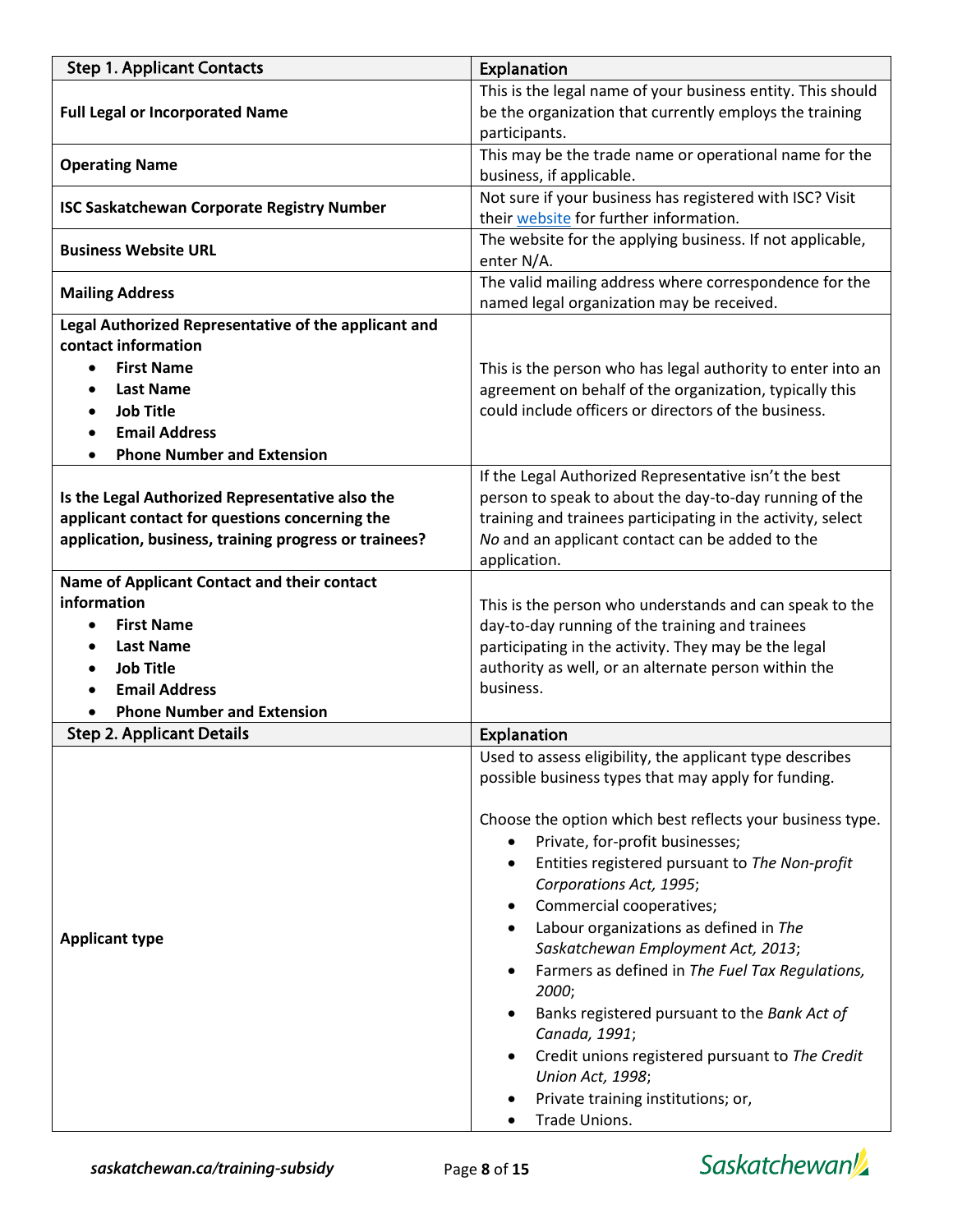| <b>Primary Business Activities</b>                                                                                                                                                                                                                                                                                                                                                                                                                                                                                                                                                                                                                                                                                                                                                                                                                                                                                                                                                                                             | The main North American Industry Classification System<br>(NAIC) code for the business, identifying the main sector<br>which describes the business activities. Visit Statistics<br>Canada to see the full list of NAIC codes and their<br>descriptions.<br>This information is used to understand the sectors<br>requesting and being supported by subsidy funding.                                                                                                                                                                                                                                                                                                                                   |
|--------------------------------------------------------------------------------------------------------------------------------------------------------------------------------------------------------------------------------------------------------------------------------------------------------------------------------------------------------------------------------------------------------------------------------------------------------------------------------------------------------------------------------------------------------------------------------------------------------------------------------------------------------------------------------------------------------------------------------------------------------------------------------------------------------------------------------------------------------------------------------------------------------------------------------------------------------------------------------------------------------------------------------|--------------------------------------------------------------------------------------------------------------------------------------------------------------------------------------------------------------------------------------------------------------------------------------------------------------------------------------------------------------------------------------------------------------------------------------------------------------------------------------------------------------------------------------------------------------------------------------------------------------------------------------------------------------------------------------------------------|
| <b>Number of Employees</b>                                                                                                                                                                                                                                                                                                                                                                                                                                                                                                                                                                                                                                                                                                                                                                                                                                                                                                                                                                                                     | This information is used to understand the size profile of<br>employers requesting and being supported by subsidy<br>funding, and assess eligibility for businesses owners to<br>participate in training.<br>$1 - 50$<br>51-500<br>501 or more                                                                                                                                                                                                                                                                                                                                                                                                                                                         |
| Is this an Indigenous-owned business?                                                                                                                                                                                                                                                                                                                                                                                                                                                                                                                                                                                                                                                                                                                                                                                                                                                                                                                                                                                          | If yes, at least 51 per cent of the company is Indigenous<br>owned and operated, including community, individual<br>and tribal-owned organizations.<br>This information is used to understand the types of<br>businesses requesting and being supported by subsidy<br>funding. Eligibility is not determined based on this factor.                                                                                                                                                                                                                                                                                                                                                                     |
| <b>Insurance and Liability</b><br>Are you registered with and covered under the<br>Saskatchewan Workers' Compensation (WCB) Board<br>for your employees/trainees that will be attending<br>training?<br>If trainees will not be covered by WCB or the industry of<br>occupation are exempt under The Workers'<br>Compensation Act, 2013, the following questions must<br>be answered:<br>Do you have general liability insurance covering<br>premises and operations liability, non-owned<br>automobile, elevators (if applicable) to cover the<br>applicant's liability to employees and their legal<br>representatives for personal injury and death<br>occasioned by trainees while receiving training from<br>the applicant (minimum \$2 million coverage)?<br>Should this application be approved, I understand and<br>agree, as a condition of contracting, that the Minister<br>will be added as an Additional Insured to the<br>applicant's general liability insurance (as described<br>above) in the amount of \$2M. | Businesses participating in funded training must have<br>Workers' Compensation Board (WCB) or private liability<br>insurance coverage in the amount of \$2 million (M), if<br>WCB is not applicable.<br>This requirement ensures trainees, the business, the<br>ministry, and any associated individuals have appropriate<br>coverage.<br>In the event that a business does not agree to have<br>coverage in place or cannot demonstrate that appropriate<br>coverage will be in place during the contracted activities,<br>the activities may be declined for funding.<br>The Minister referenced is the Minister of Immigration<br>and Career Training, the ministry delivering the RSTS<br>program. |
| <b>Step 3. Training Details</b>                                                                                                                                                                                                                                                                                                                                                                                                                                                                                                                                                                                                                                                                                                                                                                                                                                                                                                                                                                                                | <b>Explanation</b>                                                                                                                                                                                                                                                                                                                                                                                                                                                                                                                                                                                                                                                                                     |
| <b>Training Provider Business Name</b>                                                                                                                                                                                                                                                                                                                                                                                                                                                                                                                                                                                                                                                                                                                                                                                                                                                                                                                                                                                         | This is the training provider business name that will be<br>providing the training and receiving payment for the<br>program.                                                                                                                                                                                                                                                                                                                                                                                                                                                                                                                                                                           |

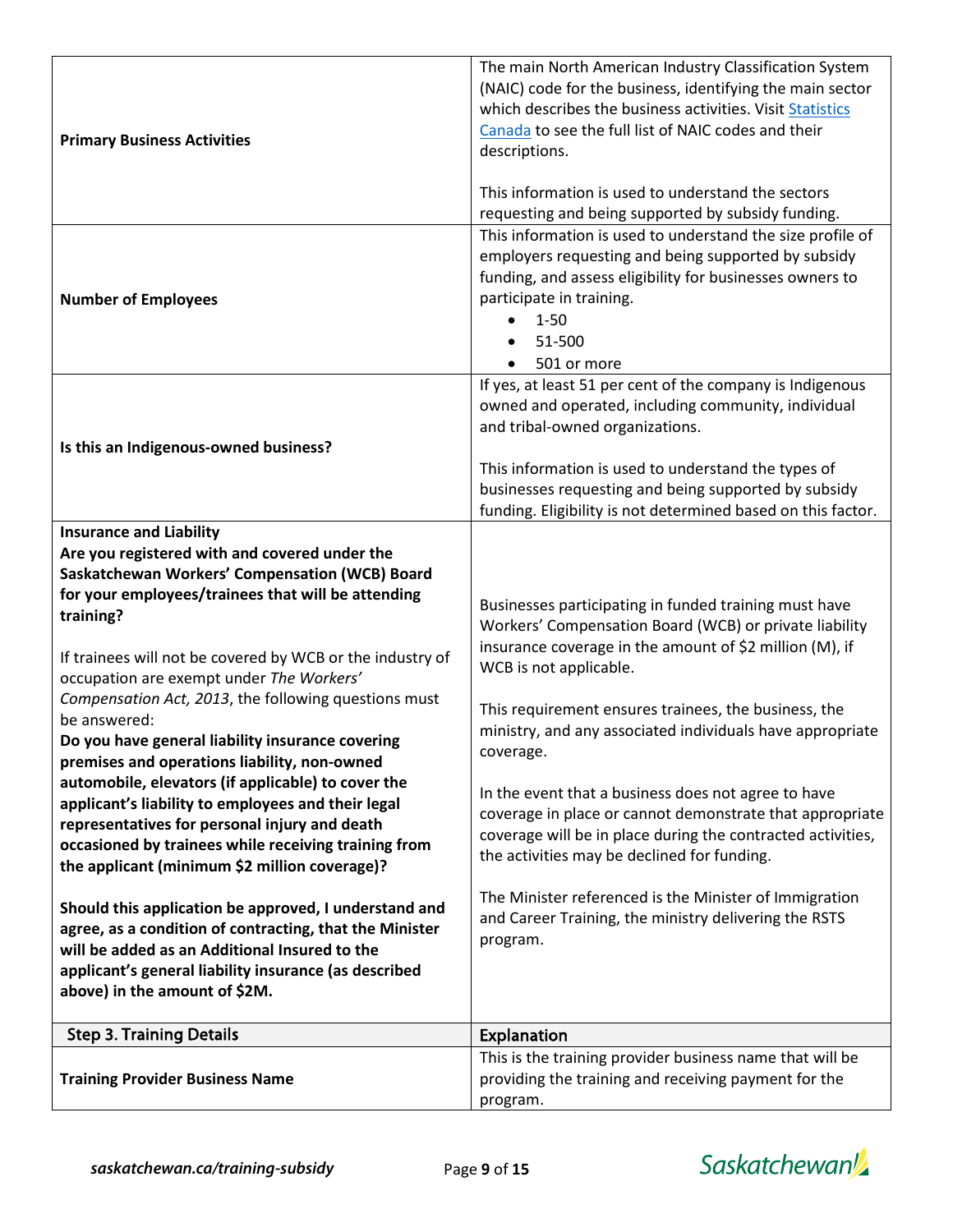|                                                           | Only Saskatchewan based training providers that have                         |
|-----------------------------------------------------------|------------------------------------------------------------------------------|
|                                                           | been in business for more than one year are eligible for                     |
|                                                           | funding.                                                                     |
| <b>Training Provider Mailing Address</b>                  | The valid mailing address where correspondence for the                       |
|                                                           | named training provider may be received.                                     |
| <b>Training Contact</b>                                   |                                                                              |
| <b>First Name</b>                                         | A contact person at the named training provider who may                      |
| <b>Last Name</b>                                          | be able to answer questions about the training provider                      |
| <b>Email Address</b>                                      | and program.                                                                 |
| <b>Phone Number and Extension</b>                         |                                                                              |
|                                                           | Describe what type of training provider is providing the                     |
|                                                           | training. Options include:                                                   |
|                                                           | Federated or Affiliated College                                              |
|                                                           | <b>Private Training Agency</b>                                               |
|                                                           | <b>Private Vocational School</b>                                             |
| <b>Type of Training Provider</b>                          |                                                                              |
|                                                           | <b>Regional College</b>                                                      |
|                                                           | Saskatchewan Polytechnic                                                     |
|                                                           | Union<br>$\bullet$                                                           |
|                                                           | University                                                                   |
|                                                           | Other                                                                        |
| <b>Name of Training Program</b>                           | The formal name of the training program that trainees                        |
|                                                           | will be participating in.                                                    |
|                                                           | Provide the public website for the training program being                    |
| <b>Training Provider/Training Program Website URL</b>     | taken, or the training provider website if a program                         |
|                                                           | specific page does not exist. If not applicable, enter N/A.                  |
| Has the training provider been in business for at least   | To be eligible for funding, the training provider must have                  |
| 1 year?                                                   | been in business, for at least a year from the application                   |
|                                                           | submission date.                                                             |
|                                                           | Customized training is training that the applicant has                       |
| Is this training a customized program based on unique     | worked with the training provider to develop. It may be a                    |
| training needs?                                           | unique training program that addresses the specific<br>needs of an employer. |
| If yes, a Training Course Outline must be completed by    |                                                                              |
| the training provider to describe the training and the    | If the training isn't customized, but there is limited                       |
| completed form must be uploaded on the last page of the   | information publicly available, the ministry may request a                   |
| application.                                              | Training Course Outline be completed to determine                            |
|                                                           | eligibility for funding.                                                     |
| <b>Training Start and End Date</b>                        |                                                                              |
|                                                           |                                                                              |
| Training dates must be confirmed as approved              | The first possible day of training and the last day training                 |
| applications will be contracted for these dates. Training | will occur.                                                                  |
| taken outside the proposed dates may affect               |                                                                              |
| reimbursement.                                            |                                                                              |
| <b>Number of Training Hours (per trainee)</b>             |                                                                              |
|                                                           |                                                                              |
| Per trainee, training must be at least 8 hours in length  | The total number of training hours each trainee that are                     |
| and cannot exceed 4 months. Training must start within    | required to complete the training program.                                   |
| 4 months of the application submission date.              |                                                                              |
|                                                           | Where the training will occur, this could be the city/town                   |
| <b>Location of Training</b>                               | of the training provider's office, employer location or if                   |
|                                                           | being delivered remotely, online.                                            |

Saskatchewan<sup>y</sup>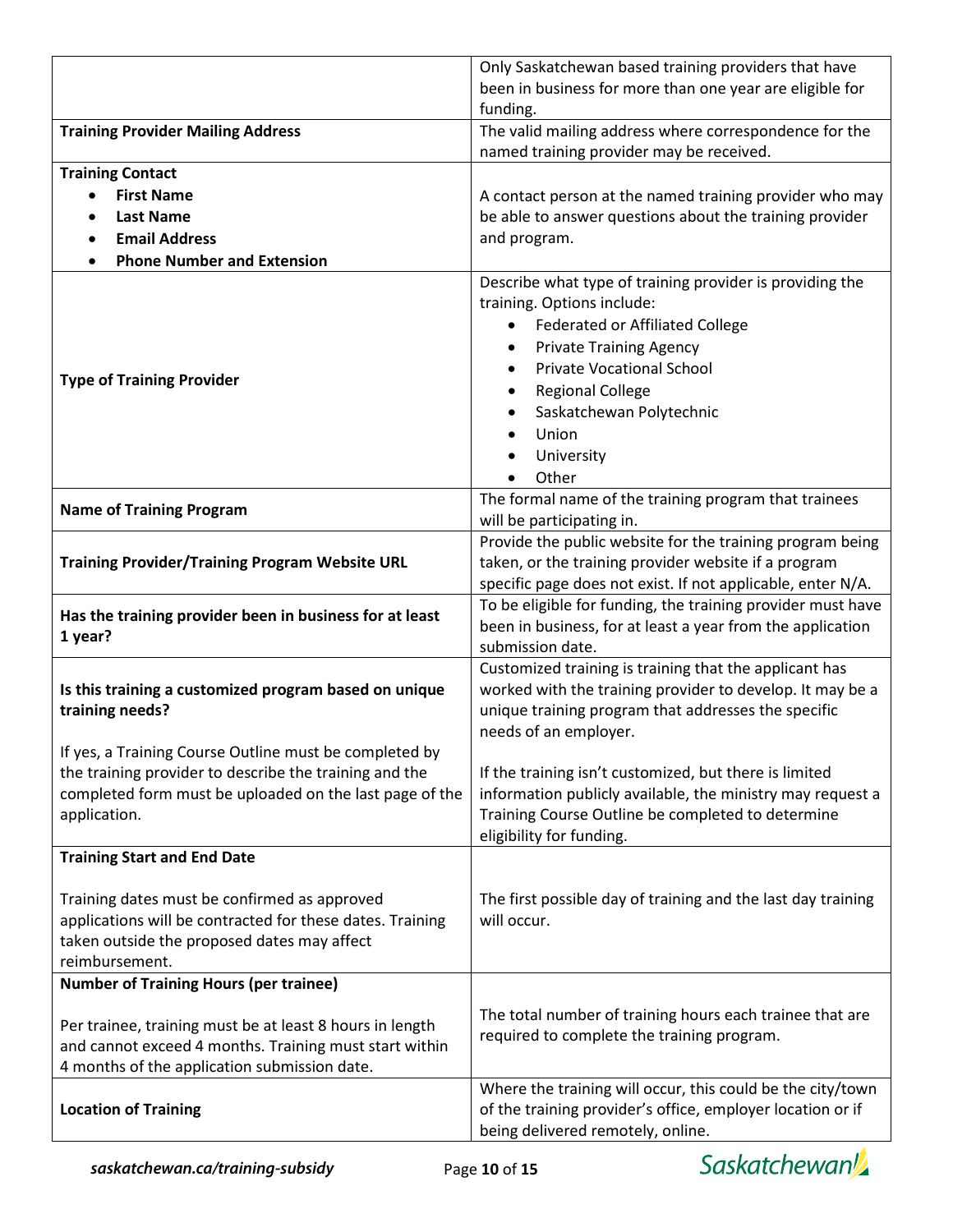|                                                              | Eligible training programs must result in a credential, such                        |
|--------------------------------------------------------------|-------------------------------------------------------------------------------------|
| <b>Training Credential</b>                                   | as a record of completion, certificate, diploma, degree or                          |
|                                                              | industry-recognized credential.                                                     |
| <b>Recovery Response</b>                                     |                                                                                     |
| How will this training help your business recover from       |                                                                                     |
| the impacts of the COVID - 19 pandemic?                      | Applicants must demonstrate that the chosen training will                           |
| E.g. the business experienced layoffs, financial             | help their specific business meet the challenges brought                            |
| hardship, had to change safety measures, how                 | on by the COVID-19 pandemic and support their unique                                |
| business is delivered, etc. as a result of the pandemic.     | economic recovery efforts.                                                          |
|                                                              |                                                                                     |
| Applicants must demonstrate that the training will           | There is a 2,000-character limit for this response.                                 |
| help them meet the challenges brought on by the              |                                                                                     |
| COVID-19 pandemic and support their economic                 |                                                                                     |
| recovery efforts.                                            |                                                                                     |
| <b>Step 4. Training Costs</b>                                | Explanation                                                                         |
| <b>Eligible Training Costs (per trainee)</b>                 |                                                                                     |
| <b>Tuition Fees or Fees Charged by Training</b><br>$\bullet$ |                                                                                     |
| Provider                                                     |                                                                                     |
| <b>Textbooks, Software and Other Required</b><br>٠           |                                                                                     |
| <b>Materials</b>                                             | Costs must be captured on a per trainee basis. The costs                            |
| <b>Mandatory Student Fees</b><br>$\bullet$                   | identified must be supported by publicly posted                                     |
| <b>Examination Fees</b><br>$\bullet$                         | information or the Training Course Outline provided by                              |
| <b>Total Eligible Training Costs</b><br>$\bullet$            | the training provider. If there are no costs to report input                        |
|                                                              | a zero value.                                                                       |
| Travel, meals and accommodation costs are not eligible       |                                                                                     |
| for reimbursement.                                           |                                                                                     |
|                                                              |                                                                                     |
| Include GST and PST in your totals if applicable. Non-       |                                                                                     |
| Profit Corporations cannot recover costs associated          |                                                                                     |
| with GST.                                                    |                                                                                     |
|                                                              | Identify any costs not reported above that may need to                              |
| <b>Other Training Costs</b>                                  | be considered. These amounts will be assessed for any<br>eligibility consideration. |
|                                                              |                                                                                     |
|                                                              | There is a 500-character limit for this response.                                   |
|                                                              | Based on the Total Eligible Training Costs identified per                           |
| <b>Total RSTS Funding Requested</b>                          | trainee multiplied by the number of trainees, the amount                            |
|                                                              | of funding requested.                                                               |
| <b>Reimbursement Payment</b>                                 |                                                                                     |
| As part of your completed application, business banking      |                                                                                     |
| information must be completed and uploaded to this           |                                                                                     |
| application. This includes the Direct Deposit Payment        | Direct deposit information is required for each application                         |
| Request Form with a current void cheque attached that        | submission to ensure the correct entity is applying for                             |
| includes your business name, address and information         | funding, contracted with for training, and employing the                            |
| on your account (bank, branch/transit number and             | training participants.                                                              |
| account information).                                        |                                                                                     |
|                                                              | If not approved for funding, this information will be                               |
| Attach these documents on the last page of this              | immediately destroyed.                                                              |
| application.                                                 |                                                                                     |
|                                                              |                                                                                     |

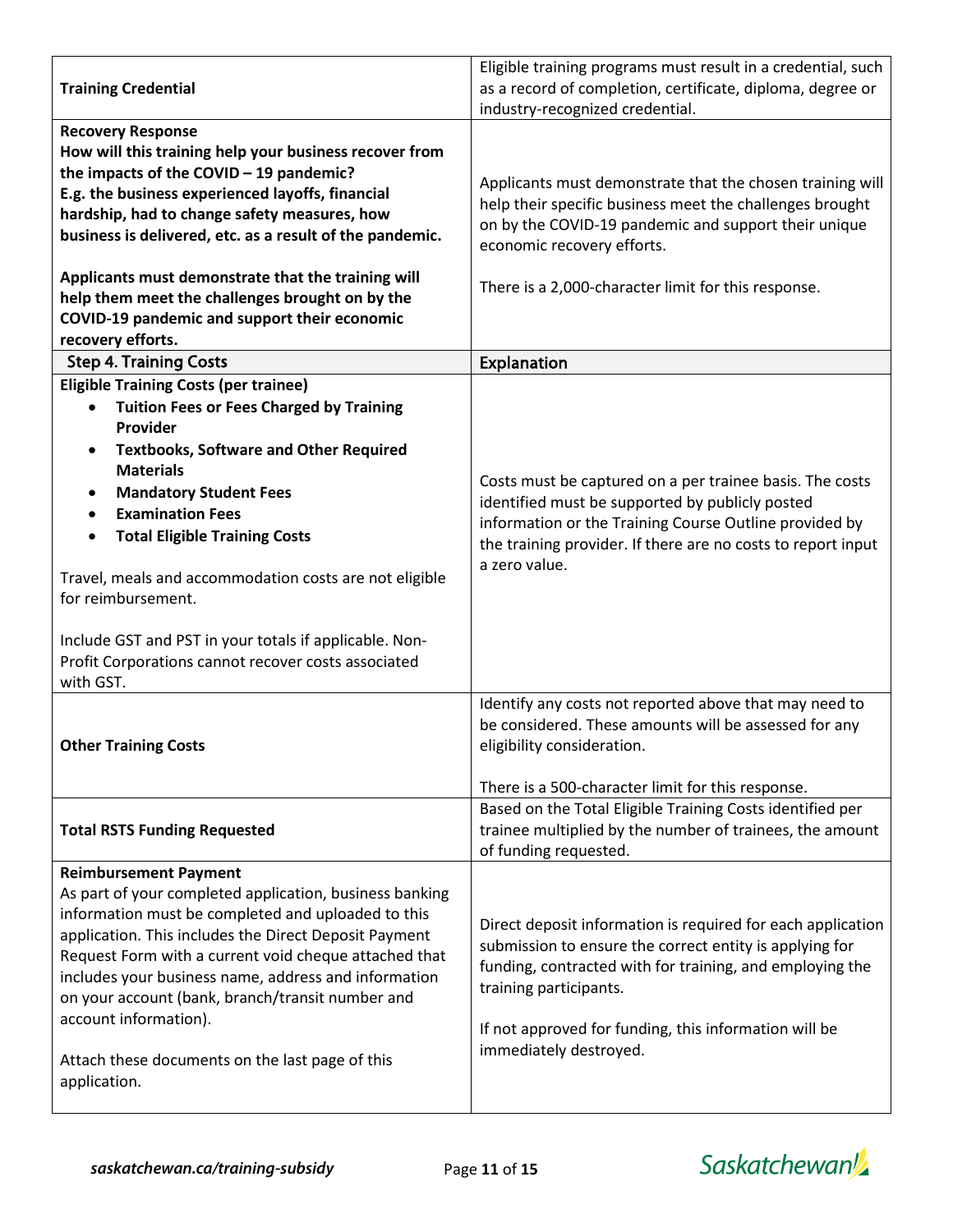| The name, address and other information on this           |                                                               |
|-----------------------------------------------------------|---------------------------------------------------------------|
| application form must match exactly to the void           |                                                               |
|                                                           |                                                               |
| cheque or direct deposit request. If your application is  |                                                               |
| not approved, this information will be destroyed.         |                                                               |
|                                                           |                                                               |
| Completion of training, reporting, eligible training cost |                                                               |
| receipts and supporting documents, as well as trainee     |                                                               |
| documentation are required prior to receiving full        |                                                               |
| reimbursement.                                            |                                                               |
| <b>Step 5. Training Criteria</b>                          | <b>Explanation</b>                                            |
|                                                           | Trainees must be employees of the business. On                |
|                                                           | approved contracts this requirement will be validated         |
|                                                           | through final reporting by requiring two most recent          |
| <b>Trainee Information and Criteria</b>                   | paystubs or statements of earnings on the trainee.            |
| Trainees must be Canadian Citizens, Permanent             | Supporting information must align with <b>Employment</b>      |
| Residents of Canada or Protected Persons within the       | <b>Standards.</b>                                             |
|                                                           |                                                               |
| meaning of the Immigration and Refugee Protection Act     |                                                               |
| (Canada) entitled to work in Canada.                      | Social Insurance Numbers, consent to collect their            |
|                                                           | personal information and two of the most recent payroll       |
| Temporary Foreign Workers and volunteers are not          | records or statement of earnings are required from            |
| eligible for funded training.                             | trainees for the final reporting on approved training         |
|                                                           | agreements. This reporting must support the approved          |
| I understand and agree that employees undertaking         | training activities and demonstrate eligibility for funded    |
| training are currently employed with the applicant        | activities. Funding may be withheld in the event that final   |
| business, as per the CRA definition, and, if approved,    | reporting does not demonstrate eligibility, includes          |
| payroll records or statement of earnings verifying this   | missing or incomplete information, or fails to support the    |
| employment relationship will be provided. Acceptable      | approved application/contract information.                    |
| documentation will meet the requirements defined by       |                                                               |
| Saskatchewan's Employment Standards. *                    | If the applicant is a small business (1-50 employees),        |
|                                                           | owners are also eligible to participate in training with      |
|                                                           | their employees. Owners must be located in                    |
|                                                           | Saskatchewan.                                                 |
|                                                           | Identify many funded participants will be taking this         |
|                                                           | training.                                                     |
|                                                           |                                                               |
|                                                           | Entry in this field will trigger the number of trainee detail |
| <b>Total Number of Trainees</b>                           | fields required.                                              |
|                                                           | Up to ten (10) trainees may be added. If more                 |
|                                                           | participants must be added, complete the Application          |
|                                                           | Trainees form with the remaining individuals and attach it    |
|                                                           | to the final page of this application.                        |
|                                                           | Provide the trainee details for each individual               |
| 1. Trainee Details                                        | participating in funded training. Up to ten (10) trainees     |
| <b>First Name</b><br>$\bullet$                            | may be added. If more participants must be added,             |
| <b>Last Name</b>                                          | complete the Application Trainees form with the               |
| <b>Job Title</b><br>$\bullet$                             | remaining individuals and attach it to the final page of this |
| <b>Work Email Address</b><br>$\bullet$                    | application for submission.                                   |
| Is the trainee an employee of the business?               |                                                               |
| Does the trainee have ownership in the                    | If an employer must send a different trainee to attend        |
| business?                                                 | training after the application has been submitted or the      |
|                                                           | contract has been approved, please contact the assigned       |
|                                                           | CSJG Consultant as soon as possible to ensure the             |

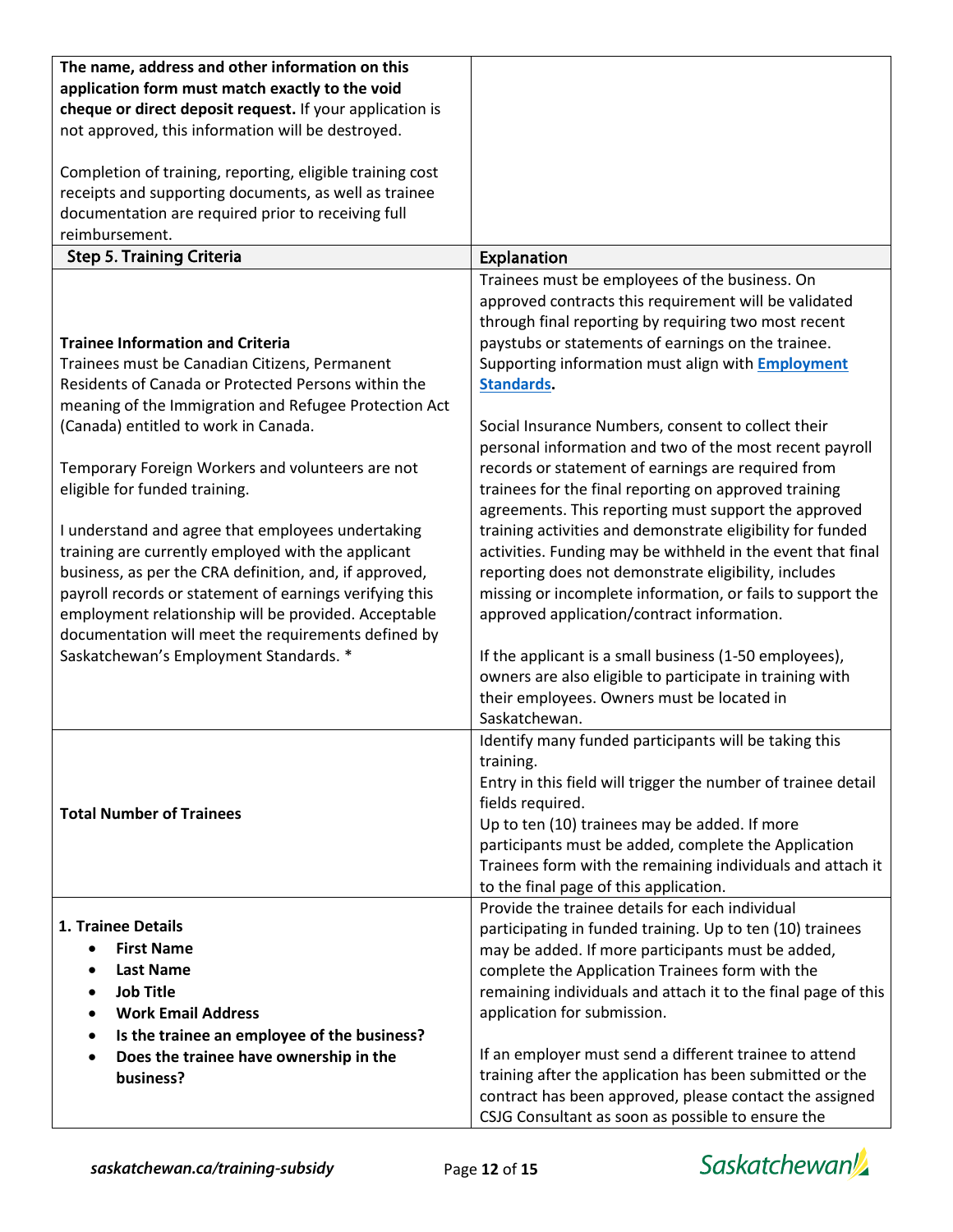| If the applicant is a small business (1-50 employees),<br>substituted trainee meets all eligibility and program                                                            |  |
|----------------------------------------------------------------------------------------------------------------------------------------------------------------------------|--|
| owners are also eligible to participate in training with<br>requirements.<br>their employees.                                                                              |  |
| Saskatchewan based owners of small businesses (1-50                                                                                                                        |  |
| employees), are also eligible to participate in training with                                                                                                              |  |
| their employees.<br><b>Step 6. Declarations &amp; Files</b><br>Explanation                                                                                                 |  |
| Upload the completed Training Course Outline here. The                                                                                                                     |  |
| <b>Training Course Outline</b><br>maximum file size is 10MB per file.<br>Upload the customized training program as indicated                                               |  |
| on Step 3 - Training Details.                                                                                                                                              |  |
| Acceptable file formats include .doc, .docx, .pdf, and .jpg.<br><b>Direct Deposit Payment</b>                                                                              |  |
| Upload your business banking information, including                                                                                                                        |  |
| a:                                                                                                                                                                         |  |
| <b>Completed Direct Deposit Payment Request</b><br>As indicated on Step 4 - Training Costs, upload the<br>٠<br>completed Direct Deposit Payment Request form and a<br>Form |  |
| void cheque here. The maximum file size is 10MB per file.<br>Current void cheque that includes your<br>$\bullet$                                                           |  |
| business name, address and information on                                                                                                                                  |  |
| Acceptable file formats include .doc, .docx, .pdf, and .jpg.<br>your account (bank, branch/transit number and<br>account information)                                      |  |
| Note: If your application is not approved, this                                                                                                                            |  |
| information will be destroyed.                                                                                                                                             |  |
| As indicated on Step 5 - Trainee Criteria, upload the<br><b>Trainee Information</b><br>completed Applicant Trainees document here. The                                     |  |
| If you have more than 10 trainees, upload the<br>maximum file size is 10MB per file.                                                                                       |  |
| completed Application Trainees document listing the<br>remaining participants.                                                                                             |  |
| Acceptable file formats include .doc, .docx, .pdf, and .jpg.<br><b>Declarations, Consents and Attestations</b>                                                             |  |
| This must be completed by the Legal Authorized                                                                                                                             |  |
| Representative of the applicant.                                                                                                                                           |  |
| I hereby declare the following:                                                                                                                                            |  |
| The applicant is in good standing with the                                                                                                                                 |  |
| provisions of The Saskatchewan Employment                                                                                                                                  |  |
| Act, 2013 and regulations.<br>I understand this application information will be<br>Read through the Declarations, Consents and Attestations<br>٠                           |  |
| used to assess eligibility and I may be contacted<br>thoroughly. The applicant's Legal Authorized                                                                          |  |
| for further information to assess this<br>Representative must agree to be considered for funding.                                                                          |  |
| This will be confirmed when the submitted application is<br>application.<br>assessed for eligibility. The Legal Authorized                                                 |  |
| I have legal authority to apply for, and enter<br>٠<br>Representative will have the opportunity to ask any<br>into, an application and agreement with the                  |  |
| additional questions at this time.<br>Ministry of Immigration and Career Training                                                                                          |  |
| (the "ministry").                                                                                                                                                          |  |
| I understand that if this application is approved,<br>٠<br>I will be required to enter into an agreement                                                                   |  |
| with the ministry to receive financial assistance.                                                                                                                         |  |
| Completion of training, reporting, eligible                                                                                                                                |  |
| training cost receipts and supporting<br>document, and trainee documentation are                                                                                           |  |
| required prior to receiving reimbursement.                                                                                                                                 |  |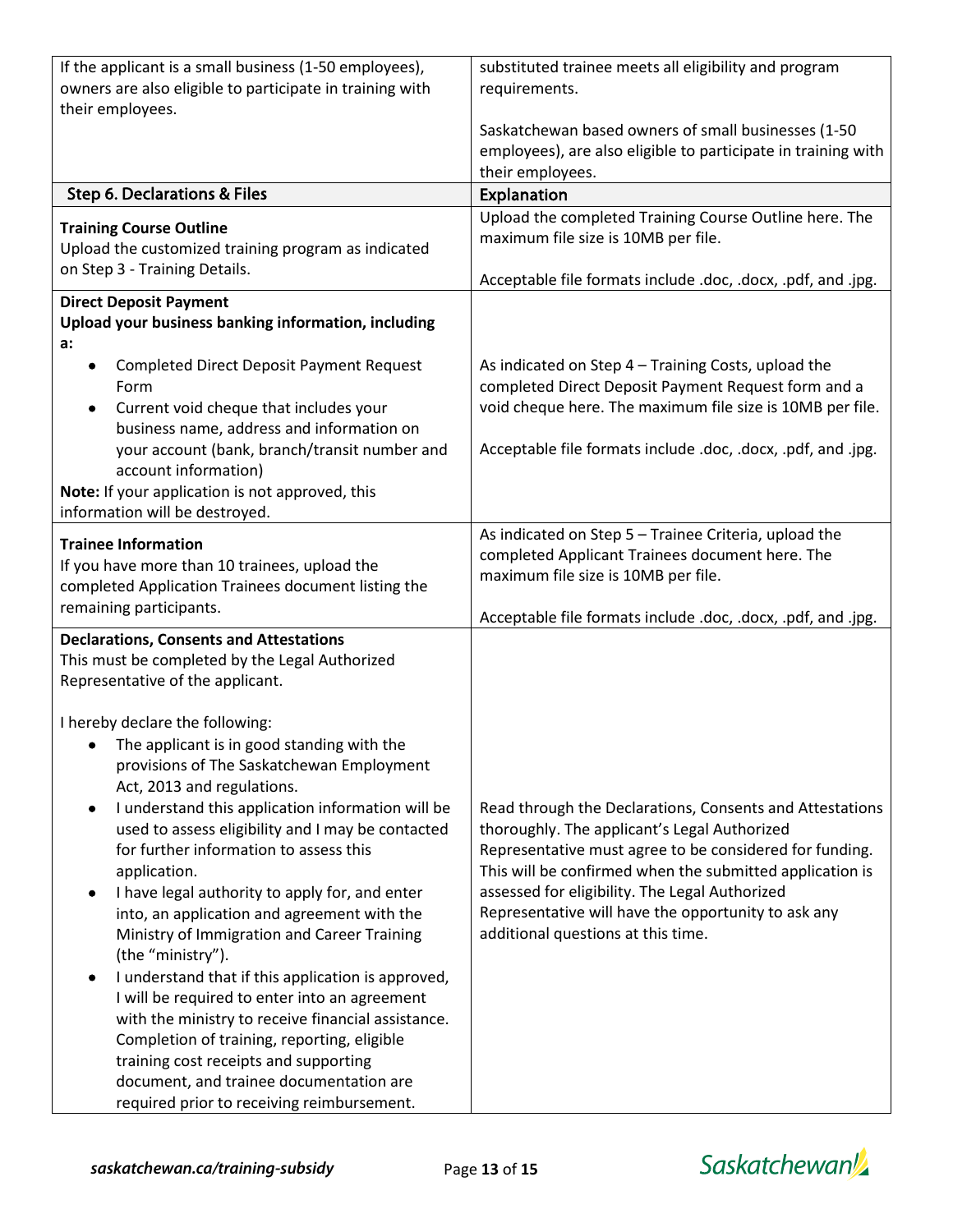- I understand any costs incurred prior to application approval are not eligible for reimbursement.
- Trainees(s) participating under this program shall not be held personally responsible for eligible training costs incurred during the training period, such as tuition fees, mandatory student fees, or textbooks.
- Trainees will be Canadian Citizens, Permanent Residents of Canada or Protected Persons within the meaning of The Immigration and Refugee Protection Act (Canada) entitled to work in Canada. I understand Temporary Foreign Workers are not eligible to participate in funded training.
- Trainees will be employees of the company and/or business owners in the event of a small business with 1-50 employees. Trainees that cannot be verified as applicant employees or business ownership of the applicant will not be eligible for reimbursement.
- I understand the minimum amount of financial assistance is \$1,000 and the maximum amount is \$5,000 per employer applicant.

I attest that I have answered all questions on this application for which assistance is requested according to the instructions and my answers and documents I have provided, or will provide in the future, in support of this application, are to the best of my information and belief, true in every respect. I make these declarations knowing it is an offence under Criminal Code of Canada, to knowingly make any false statement or representation in an application and each subsequent application or other document or to furnish any false or misleading information or documentation. You are responsible for retaining all documentation to support your claim. All applications and agreements are subject to audit. Consequences for providing false or misleading information include, but are not limited to, withholding of funds, repayment or penalty.

**I consent to** the ministry to collect from other government programs any information or documents, including personal information as defined in The Freedom of Information and Protection of Privacy Act, for the purpose of verifying the information contained in this application.

**I consent to and authorize** the ministry to collect, use, disclose and release to any person, individual, corporation, agency, organization, government or